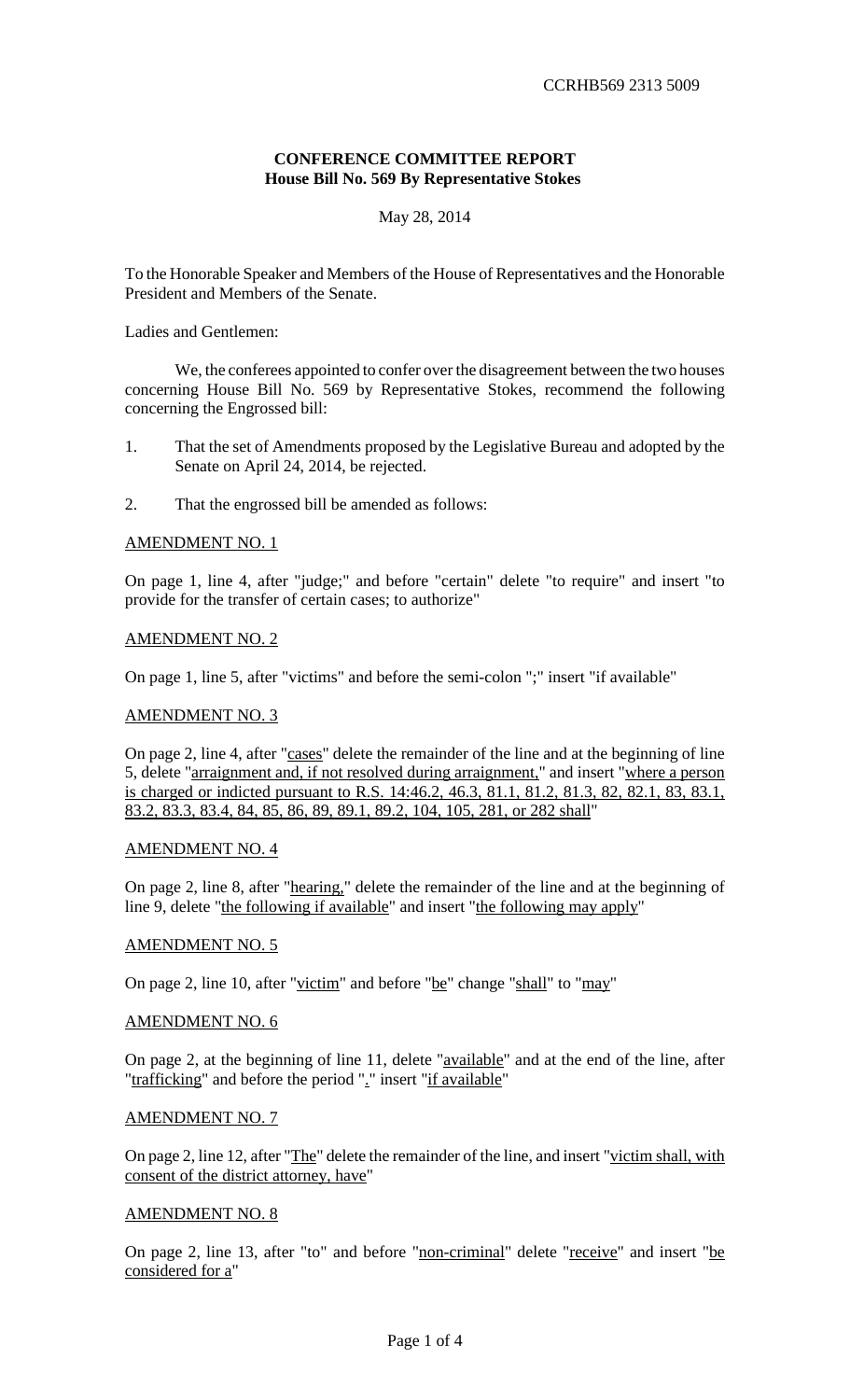# AMENDMENT NO. 9

On page 2, at the end of line 13, delete the period "." and insert "upon satisfactory compliance with mandated support services."

Respectfully submitted,

Representative Julie Stokes Senator Jean-Paul J. Morrell

Representative Jeffery "Jeff" J. Arnold Senator Sharon Weston Broome

Representative Neil C. Abramson Senator Daniel "Danny" Martiny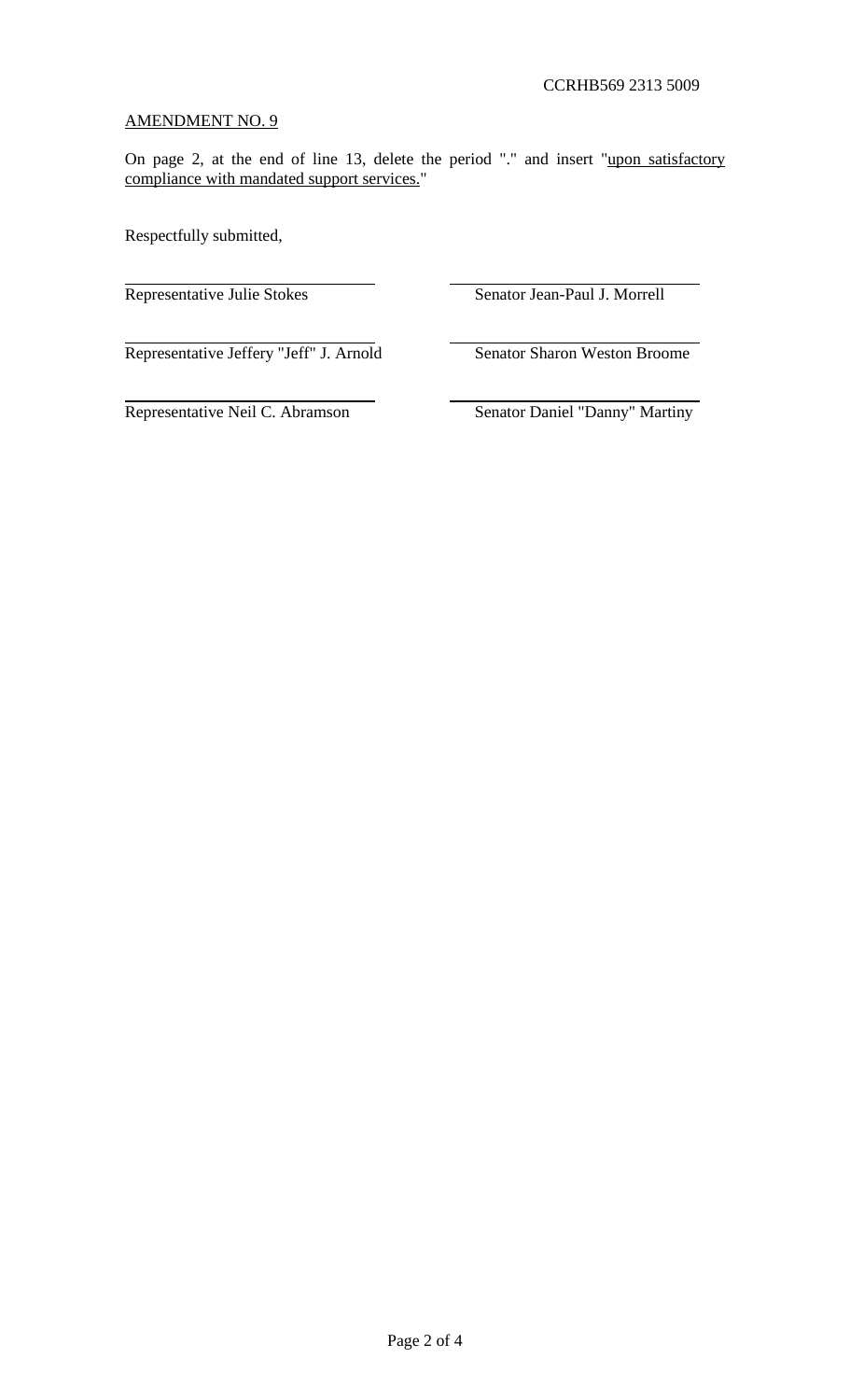### DIGEST

The digest printed below was prepared by House Legislative Services. It constitutes no part of the legislative instrument. The keyword, one-liner, abstract, and digest do not constitute part of the law or proof or indicia of legislative intent. [R.S. 1:13(B) and 24:177(E)]

# CONFERENCE COMMITTEE REPORT DIGEST

House Bill No. 569 by Representative Stokes

### **Keyword and oneliner of the instrument as it left the House**

COURTS: Relative to human trafficking courts

### **Report rejects Senate amendments which would have:**

1. Required the victim to receive certain support services only if available.

#### **Report amends the bill to:**

- 1. Provides for cases in which a person is charged or indicted for offenses involving commercial sexual exploitation to be transferred to the human trafficking section of the court.
- 2. Authorizes the judge to require a victim to receive support services for victims of human trafficking if available.
- 3. Requires that the victim, with the consent of the district attorney, to be considered for a non-criminal disposition or dismissal of the case upon satisfactory compliance with mandated support services.

### **Digest of the bill as proposed by the Conference Committee**

Present law authorizes the judges of any judicial district court, by majority vote of the judges sitting en banc, to designate a certain division or section of court as a specialized division or section having criminal, civil, drug court, driving while intoxicated court, mental health court, violent crimes or homicides, or other specialized subject matter jurisdiction.

Proposed law retains present law and adds human trafficking court as an authorized division or section.

Proposed law authorizes the presiding judge of the human trafficking court to be trained in issues of human trafficking and the support services available to victims.

Proposed law requires all offenses involving commercial sexual exploitation to be transferred to the human trafficking section of the court.

Proposed law provides that if it is determined by a judge, after a contradictory hearing that a case involves a victim in need of services, the following may apply:

- (1) The victim may be mandated to attend appropriate support services if available, for victims of human trafficking.
- (2) The victim shall be considered for a non-criminal disposition or dismissal of the case if the victim complies with mandated support services and the district attorney consents.